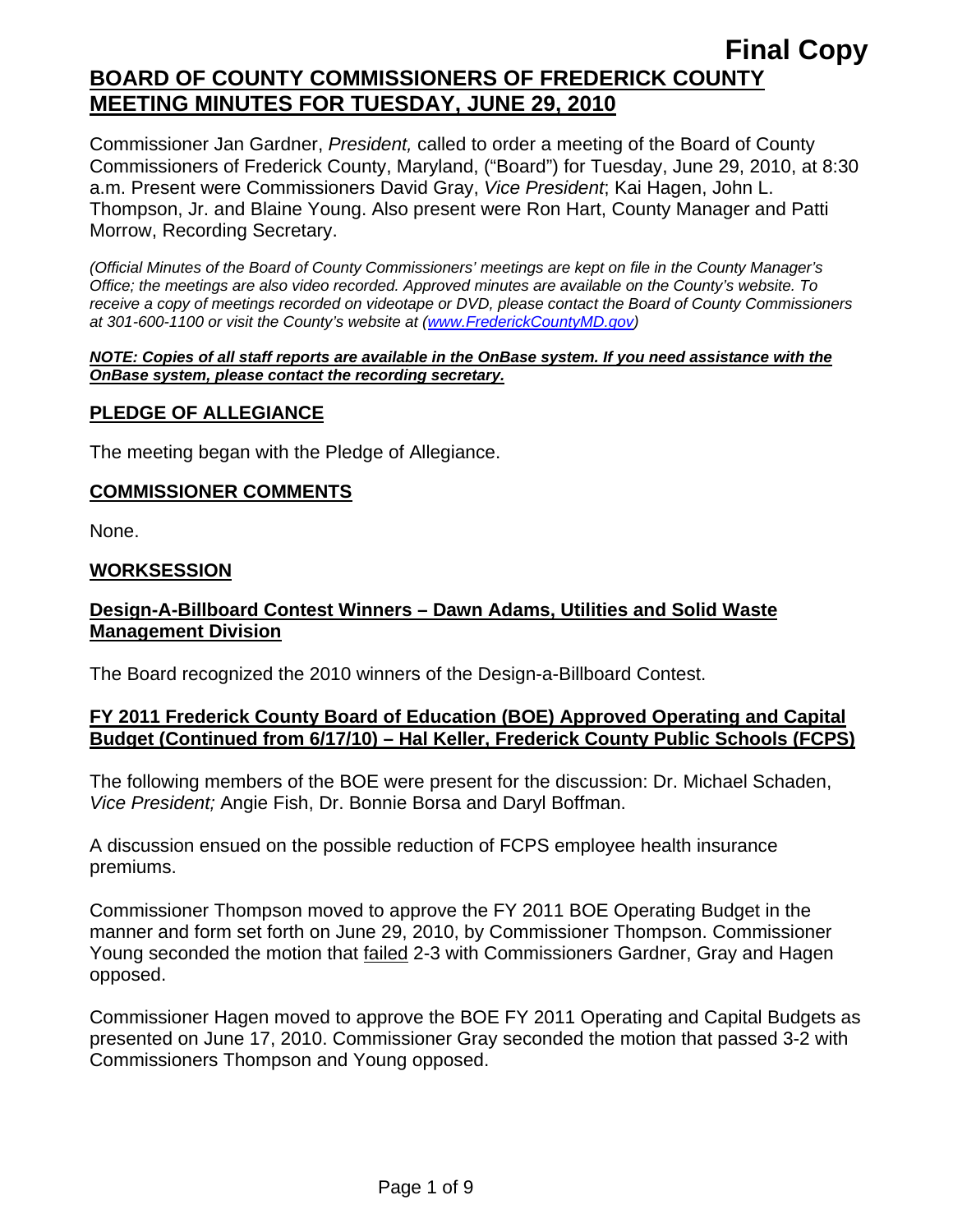## **PUBLIC HEARINGS**

## **Proposed Issuance of Tax-exempt Revenue Bonds to be Loaned to Hood College in an Aggregate Principal Amount Not to Exceed \$17,000,000 – Jim Cumbie, Esquire, Venable LLC (County Bond Counsel)**

A public hearing was held, as duly advertised, on the issuance of a tax-exempt revenue bond to loan up to \$17 million in proceeds to Hood College to be used for various capital improvement projects.

Mr. Cumbie presented the request for Hood College.

Dr. Ron Volpe, *President* and Chuck Mann, *Vice President for Finance and Treasurer*, Hood College, commented on the request.

There were no public comments.

Commissioner Young thanked Mr. Kroll for requesting Hood College cover the administrative costs involved, so as to not cost the taxpayers anything.

Commissioner Young moved to adopt the resolution that would authorize and empower the Board to issue a tax-exempt revenue bond, not to exceed \$17 million, for facility improvements at Hood College, noting there would be no obligation to Frederick County to pay back the debt and Hood College would cover the administrative costs. Commissioner Hagen seconded the motion that passed 4-1 with Commissioner Thompson opposed.

(A copy of the approved/adopted resolution can be obtained in the County Manager's Office or from the county's website, [www.FrederickCountyMD.gov](http://www.frederickcountymd.gov/))

## **Proposed Amendment to the Frederick County Water and Sewerage Plan – Tim Goodfellow, Planning Division**

A public hearing was held, as duly advertised, to consider an out of sequence water and sewer plan amendment.

Commissioner Gardner swore in all those who were testifying.

Tim Goodfellow presented the amendment request regarding WS-10-08 (Ballenger Creek Park) Tax Map 76, Parcels 132 (57.74 acres) and 503(71.15 acres), 5420 Ballenger Creek Pike, Frederick, Maryland 21703. Three miles southwest of Frederick City. Bordered by Stewart Mechanic subdivision and Tuscarora High School: request reclassification from W-5 Dev. to W-3 Dev. (Parcel 503) and S-5 Dev. to S-3 Dev. (Parcel 132).

Recommendation: Planning and Utilities and Solid Waste Management Divisions, staff approved the change to W-3 Dev./S-3 Dev. The Frederick County Planning Commission found the request to be consistent with the Comprehensive Plan.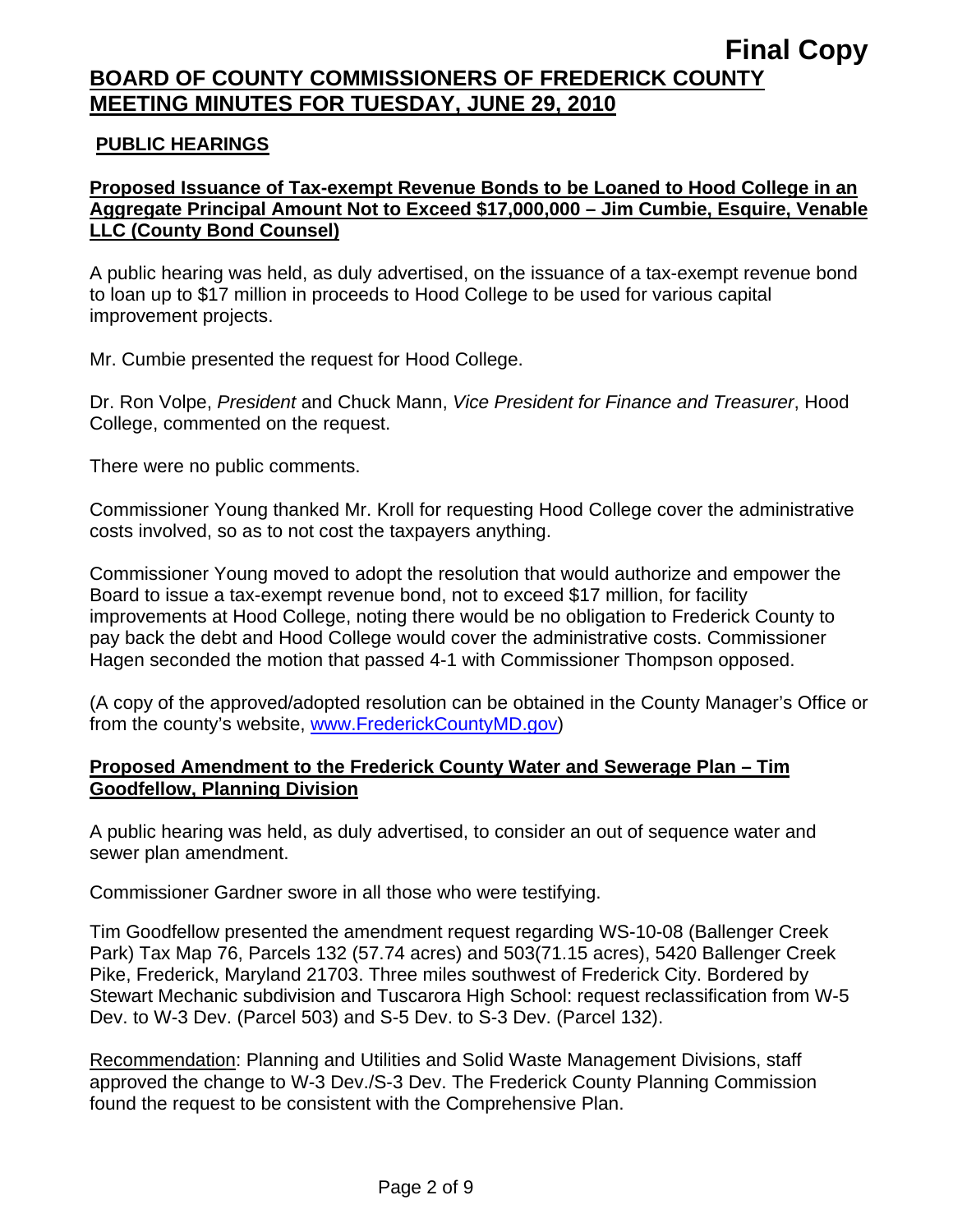Wendy Kearney, Office of the County Attorney, commented on the request.

(Commissioner Gray left the meeting.)

There were no public comments.

Decision: Commissioner Hagen moved to approve WS-10-08 (Ballenger Creek Park) a reclassification from W-5 Dev./S-5 Dev. to W-3 Dev./S-3 Dev. on Tax Map 76, Parcels 132 and 503, 5420 Ballenger Creek Pike, Frederick. Commissioner Thompson seconded the motion that passed 4-0 with Commissioner Gray absent.

#### **CONSENT AGENDA**

The following items were included on the consent agenda.

#### BID AWARDS

- 1. Purchasing Memo #10-212 Legal Advisory Services for Retirement Benefit Plans (Piggyback)
- 2. Purchasing Memo #10-228 FY 2011 Office for Child and Families (Contract Renewals)
- 3. Purchasing Memo #10-234 FY 2011 Stone Materials
- 4. Purchasing Memo #10-235 Nitro Security Information and Event Management (SEIM) (Piggyback)
- 5. Purchasing Memo #10-241 Local Calling Services (Piggyback)
- 6. Purchasing Memo #10-244 On-Call Contracts for Traffic Engineering Services Related to Adequate Public Facilities Ordinance Administration

Commissioner Hagen moved to approve the consent agenda as presented. Commissioner Young seconded the motion that passed 4-0 with Commissioner Gray absent.

(Commissioner Gray returned to the meeting.)

#### **ADMINISTRATIVE BUSINESS**

## **Adoption of the Frederick Community College (FCC) FY 2011 Operating Budget, Auxiliary Budgets, Capital Budget and Capital Improvements Program (CIP) – Doug Browning, FCC**

Jerry Garbinski, FCC, was also present.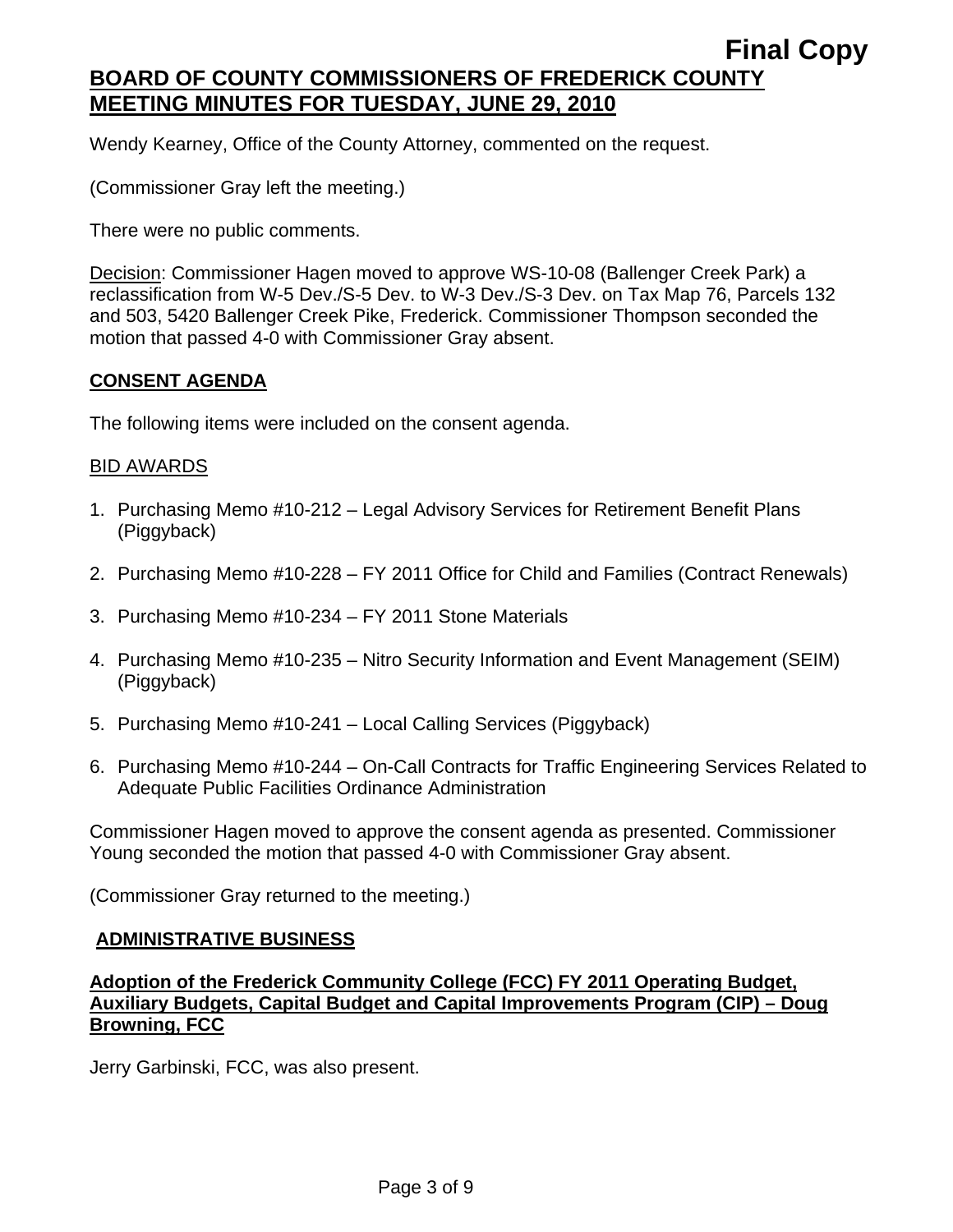Commissioner Hagen moved to approve the adoption of the FCC FY 2011 Operating Budget, Auxiliary Budgets, Capital Budget and CIP. Commissioner Gray seconded the motion that passed 5-0.

# **Bid Awards – Hal Good, Finance Division**

#### Purchasing Memo #10-227 – Library Materials Pricing Agreement For FY 2011

Commissioner Gray moved to approve Purchasing Memo #10-277. Commissioner Hagen seconded the motion that passed 5-0.

#### Purchasing Memo #10-238 – FY 2011 Parts and Service Blanket Purchase Orders

Commissioner Hagen moved to approve Purchasing Memo #10-238. Commissioner Gray seconded the motion that passed 5-0.

By unanimous consent the Board voted to add to the consent agenda from this point forward the annual bid awards to multiple vendors for necessary parts and materials.

## **Board of County Commissioners' Expense Account Transfers – Board of County Commissioners**

Mike Gastley and Kelly Weaver, Finance Division; and John Mathias, Office of the County Attorney, commented on the transfer of remaining balances in the Board's expense accounts.

Commissioner Gray moved to approve the following budget transfers from FY 2010 expense accounts:

- \$5,150 Treasurer of Frederick County (tax bill stuffer)
- \$1 BOE Other Post Employment Benefits (OPEB) Trust Fund
- \$1,946 Hope Alive, Inc.
- \$ 800 Frederick County Hepatitis Clinic, Inc.
- \$ 800 Heartly House

Commissioner Thompson seconded the motion.

Commissioner Thompson requested to divide the question.

The vote on the BOE OPEB Trust Fund transfer was 5-0.

The vote on the balance of the transfers was 3-2 with Commissioners Thompson and Young opposed.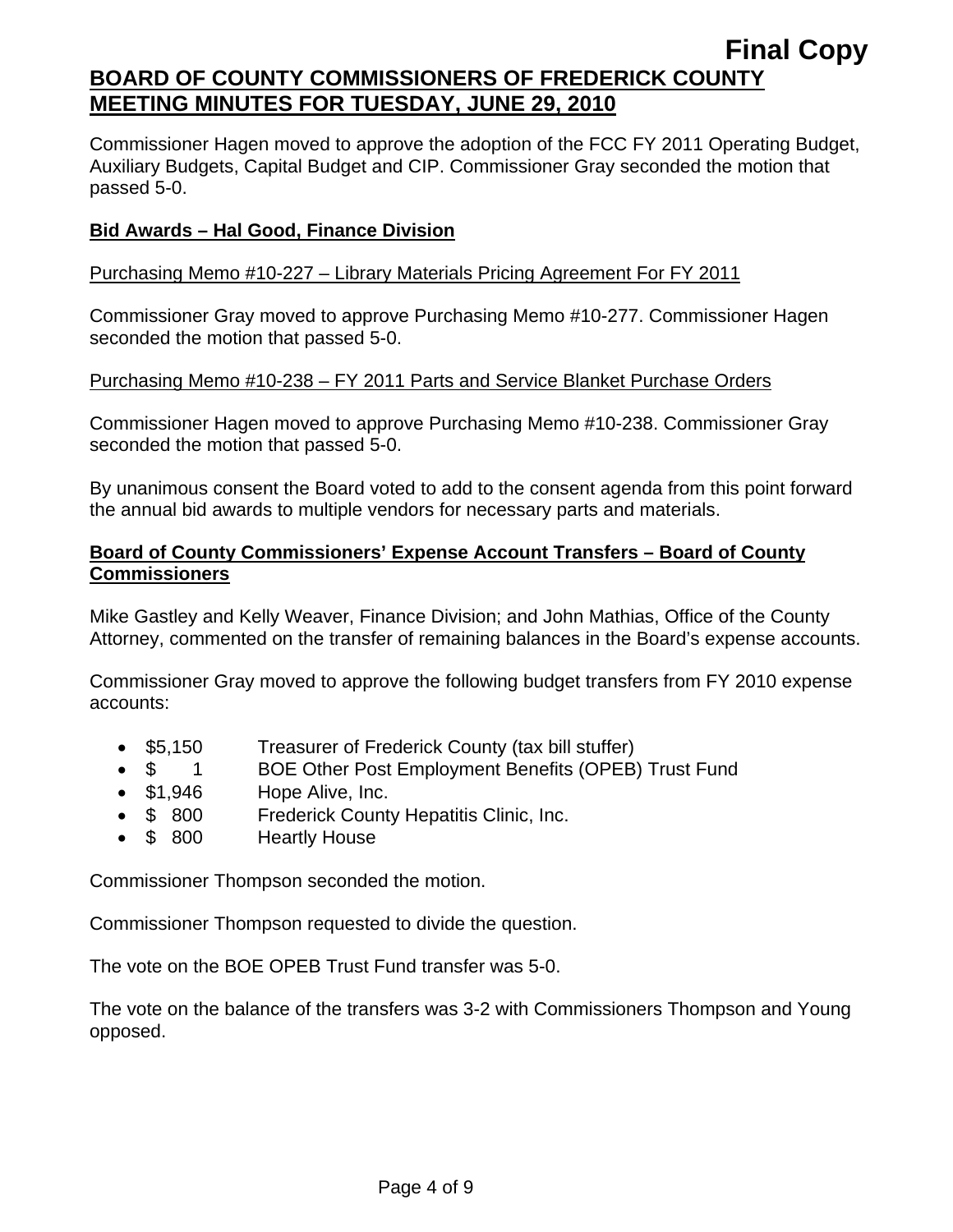Commissioner Young moved to reduce the Board's expense accounts for FY 2011 to \$2,000 for the president and \$1,500 for the commissioners. Commissioner Thompson seconded the motion that failed 2-3 with Commissioners Gardner, Gray and Hagen opposed.

## **WORKSESSION**

## **Appointments/Reappointments to Frederick County Boards and Commissions – Joyce Grossnickle, Office of the County Manager**

#### Affordable Housing Council

There was no public comment.

Commissioner Hagen moved to approve the reappointment of Messrs. Ron Cramer and Steve Fox to serve three-year terms beginning July 1, 2010, and to expire June 30, 2013, and to appoint Mr. Craig Tyler to serve a three-year term to become effective July 1, 2010, and to expire June 30, 2013. Commissioner Gray seconded the motion that passed 5-0.

#### Agriculture Business Council

There were no public comments.

Commissioner Hagen moved to approve the appointment of Messrs. Richard Calimer and Greg Clabaugh to serve three-year terms beginning July 1, 2010, and to expire June 30, 2013. Commissioner Gray seconded the motion that passed 5-0.

#### Board of Gaming Appeals

There were no public comments.

Commissioner Thompson moved to approve the reappointment of Mr. Marendt to serve a three-year term to take effect July 1, 2010, and to expire June 30, 2013, and to appoint Mr. Charles "Buck" Wisner to fill an unexpired term to expire June 30, 2011. Commissioner Gray seconded the motion that passed 5-0.

#### Mental Health Advisory Board

There were no public comments.

Commissioner Gray moved to approve the reappointment of Ms. Laura Hicks to serve a threeyear term to take effect July 1, 2010, and to expire June 30, 2013. Commissioner Hagen seconded the motion that passed 5-0.

#### Roads Board

There were no public comments.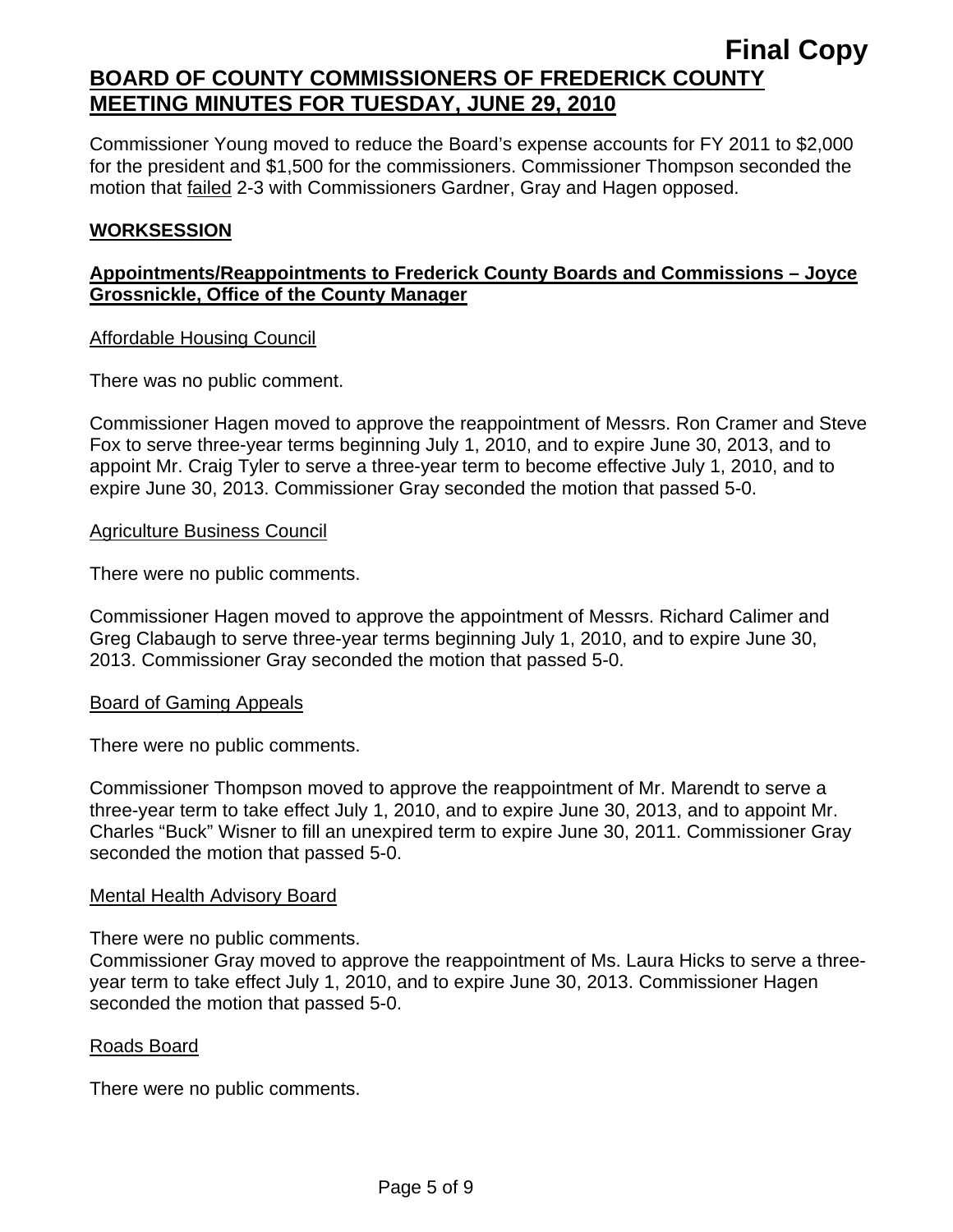Commissioner Young moved to approve the reappointment of Ms. Barbara Windsor to serve a five-year term to take effect July 1, 2010, and to expire June 30, 2015. Commissioner Hagen seconded the motion that passed 5-0.

#### Substance Abuse Council

There were no public comments.

Commissioner Hagen moved to approve the reappointment of Mr. Todd Crum to serve a term to expire on June 30, 2013, and to appoint Ms. Christine Marquardt to fill an unexpired term to expire June 30, 2014. Commissioner Gray seconded the motion that passed 5-0.

#### Sustainability Commission

There were no public comments.

Commissioner Hagen moved to approve the reappointment of Ms. Annmarie Cramer and Mr. Mark Lancaster and appoint Ms. Catherine McKalip-Thompson to serve three-year terms effective July 1, 2010, and to expire June 30, 2013. Commissioner Gray seconded the motion that passed 5-0.

## **Pawn Shops and Additional Miscellaneous Zoning Text Amendments – Mark Depo and Larry Smith, Planning Division**

Mr. Smith and Mr. Depo presented the proposed text amendment. Floodplains and commercial and specialty schools were discussed.

The Board noted approval of the floodplain language.

It was indicated the pawn shops and equine activities and boarding stables discussion would be scheduled for the Thursday, July 1, 2010, Board meeting.

## **COMISSIONER COMMENTS**

Commissioner Gray announced his candidacy for the Board of County Commissioners.

## **PUBLIC COMMENTS**

- Holly O'Shea, Director, Frederick County Classical Charter School
- Julie Clark, Carroll Creek Charter Montessori School

## **QUESTIONS – PRESS**

None.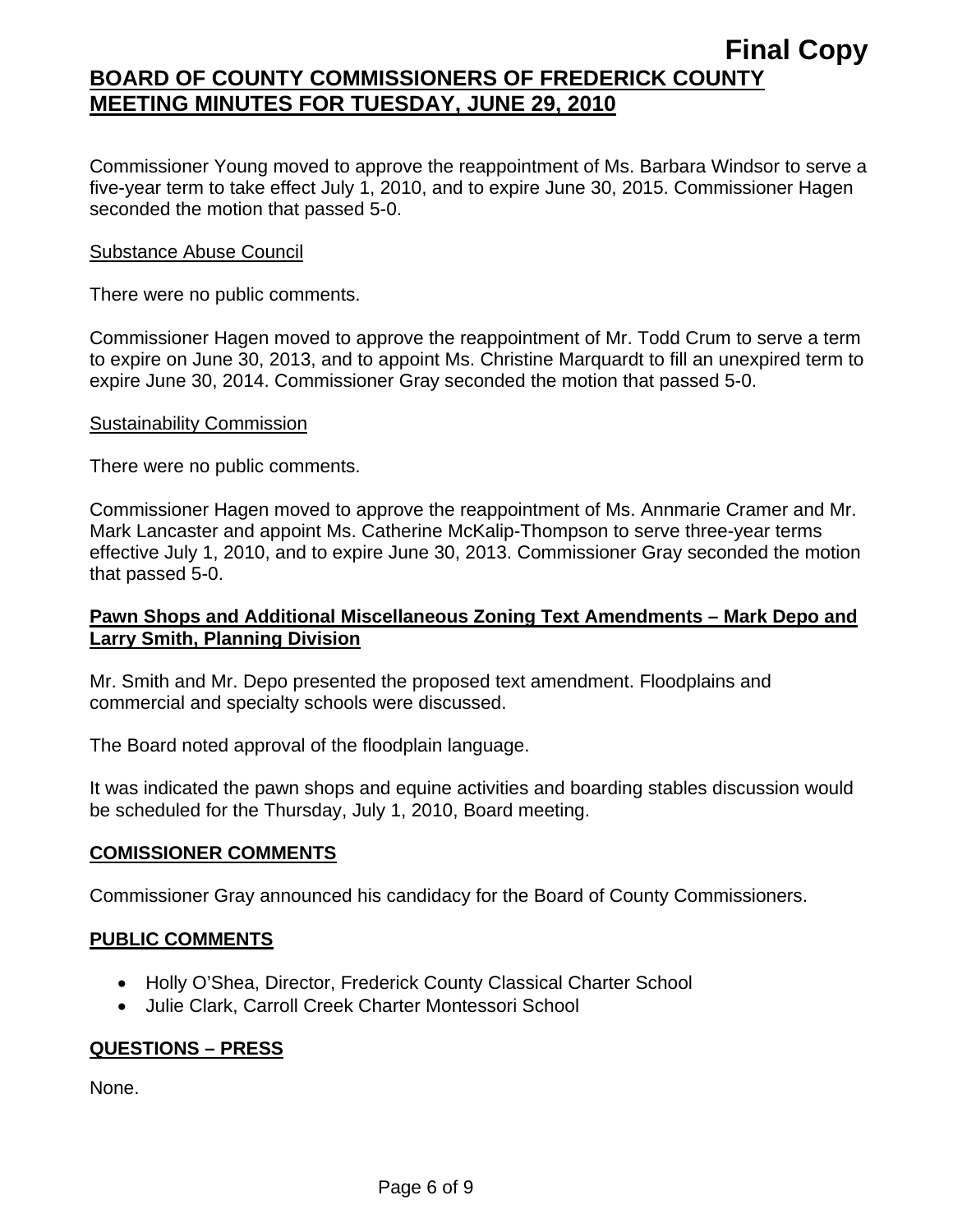# **CLOSED SESSION**

Commissioner Gray moved to go into closed session under the Maryland Annotated Code State Government Article § 10-508(a)(1) To discuss: (i) The appointment, employment, assignment, promotion, discipline, demotion, compensation, removal, resignation, or performance evaluation of appointees, employees, or officials over whom it has jurisdiction; or (ii) Any other personnel matter that affects one or more specific individuals. Commissioner Hagen seconded the motion that passed 5-0.

## **ADJOURN**

The meeting adjourned at 12:05 p.m.

Patricia A. Morrow Recording Secretary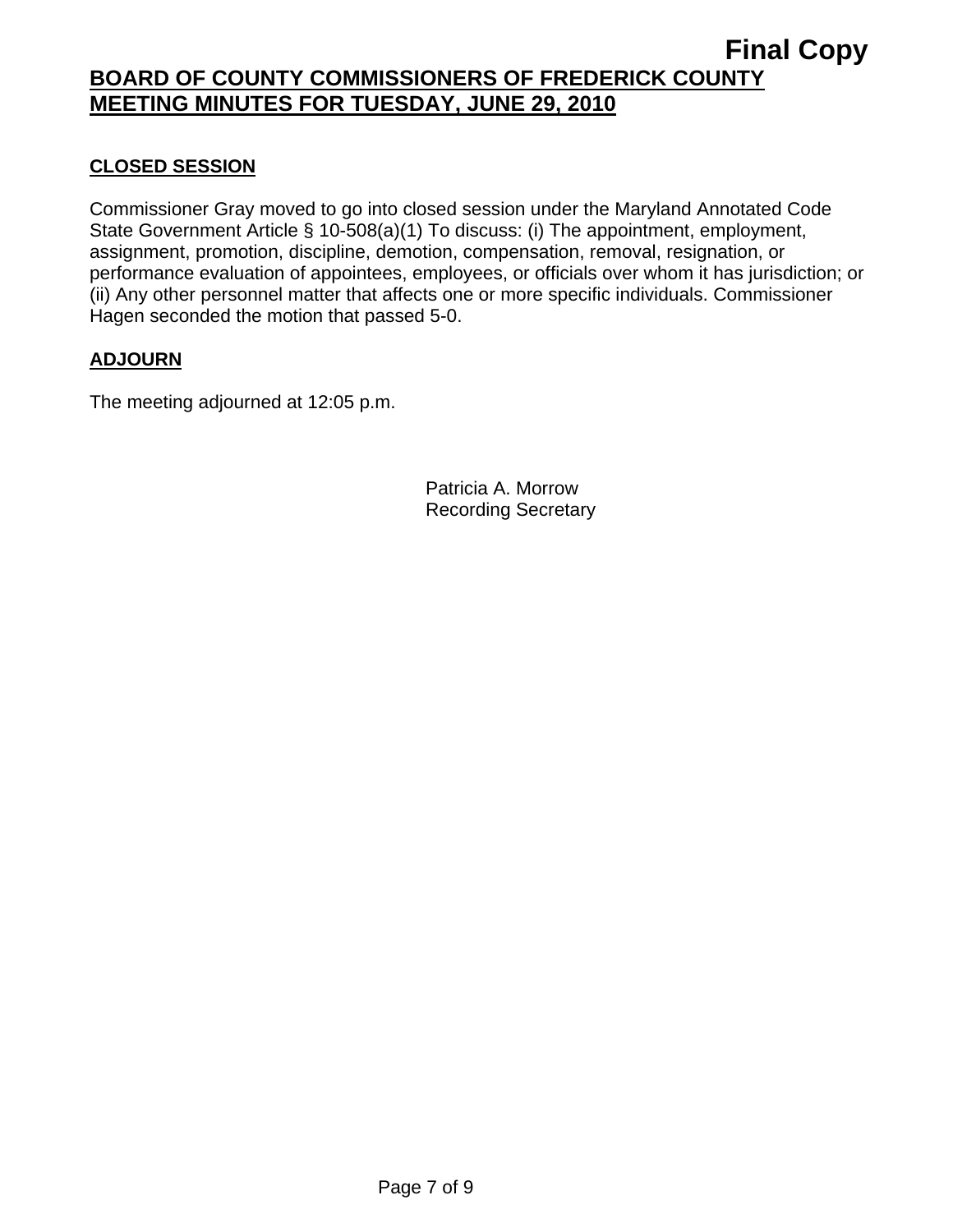## **FORM OF STATEMENT FOR CLOSING THE MEETING OF TUESDAY, JUNE 29, 2010**

# **STATUTORY AUTHORITY TO CLOSE SESSION**

## **State Government Article §10-508(a):**

(1) To discuss: (i) The appointment, employment, assignment, promotion, discipline, demotion, compensation, removal, resignation, or performance evaluation of appointees, employees, or officials over whom it has jurisdiction; or (ii) Any other personnel matter that affects one or more specific individuals.

#### **Motion:**

Commissioner Gray moved to proceed into closed session in accordance with Maryland Annotated Code State Government Article § 10-508(a)(1) To discuss: (i) The appointment, employment, assignment, promotion, discipline, demotion, compensation, removal, resignation, or performance evaluation of appointees, employees, or officials over whom it has jurisdiction; or (ii) Any other personnel matter that affects one or more specific individuals. Commissioner Hagen seconded the motion that passed 5-0.

#### **Time and Location:**

12:30 p.m. – Third Floor Meeting Room, Winchester Hall

#### **Topic to be Discussed:**

To conduct interviews for a county director's position.

 $\overline{a}$ 

Patricia Morrow Recording Secretary